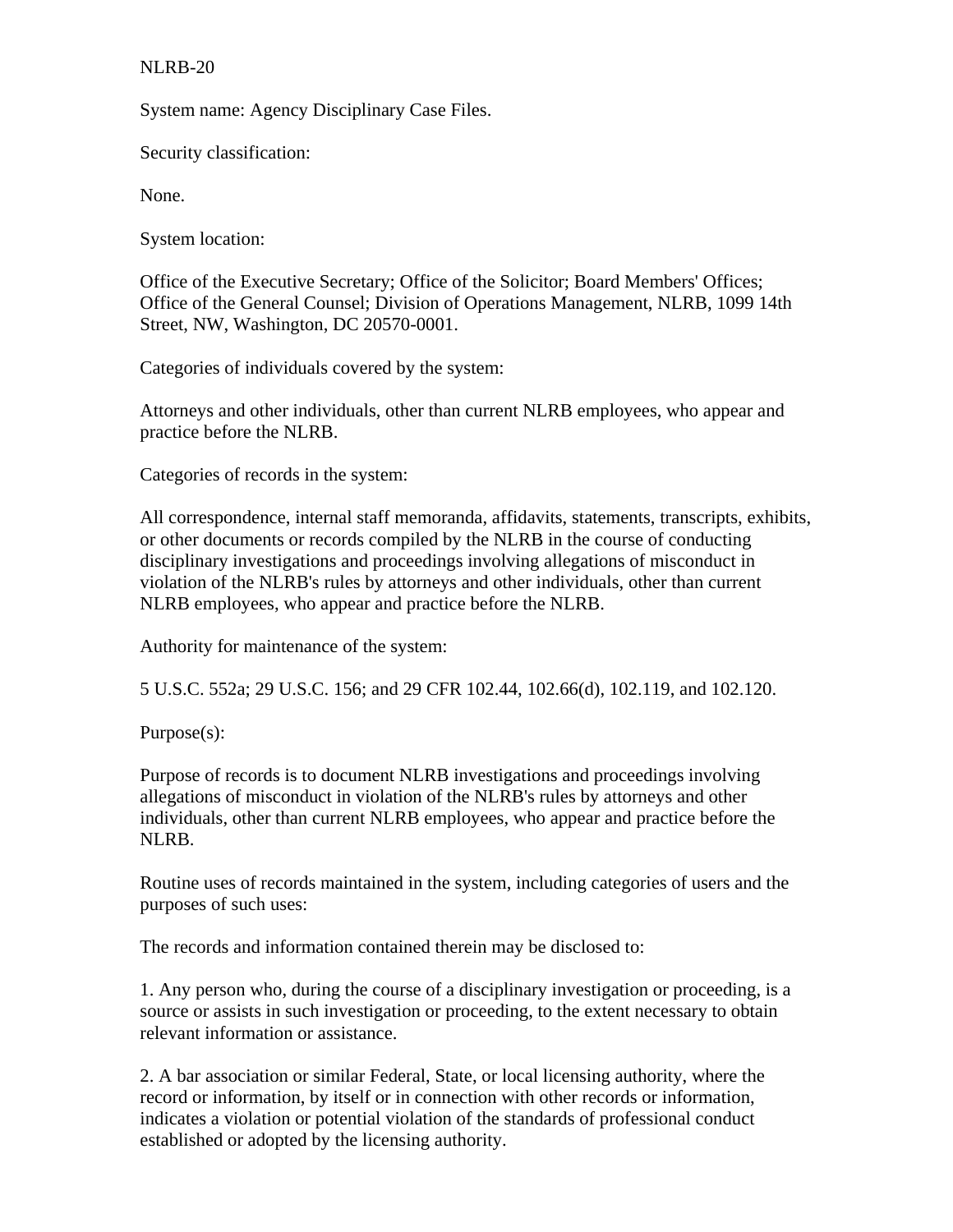3. Other agencies, offices, establishments, and authorities, whether Federal, state, or local, authorized or charged with the responsibility to investigate, litigate, prosecute, enforce, or implement a statute, rule, regulation, or order, where the record or information, by itself or in connection with other records or information, indicates a violation or potential violation of law, whether criminal, civil, administrative, or regulatory in nature, and whether arising by general statute or particular program statute, or by regulation, rule, or order pursuant thereto.

4. A Federal, state, or local governmental authority maintaining civil, criminal, or other relevant enforcement information, if necessary to obtain information relevant to an NLRB decision concerning the hiring or retention of an employee, the issuance of a security clearance, or the letting of a contract.

5. A Federal, State, or local government authority, in response to its request, that this system of records contains information relevant to the hiring or retention of an employee, the issuance or retention of a security clearance, the letting of a contract, or the issuance or retention of a license, grant, or other benefit. The other agency or licensing organization may then make a request supported by the written consent of the individual for the entire record if it so chooses. No disclosure will be made unless the information has been determined to be sufficiently reliable to support a referral to another office within the NLRB or to another Federal agency for criminal, civil, administrative, personnel, or regulatory action.

6. A court, magistrate, administrative tribunal, or other adjudicatory body in the course of presenting evidence or argument, including disclosure to opposing counsel or witnesses in the course of civil discovery, litigation, or settlement negotiations, or in connection with criminal law proceedings, when: (a) The NLRB or any component thereof, or (b) any employee of the NLRB in his or her official capacity; or (c) any employee of the NLRB in his individual capacity where the NLRB has agreed to represent the employee; or (d) the United States Government, is a party to litigation or has interest in such litigation, and determines that such disclosure is relevant and necessary to the litigation and that the use of such records is therefore deemed by the NLRB to be for a purpose that is compatible with the purpose for which the records were collected.

7. The Department of Justice for use in litigation when either (a) the NLRB or any component thereof, (b) any employee of the NLRB in his or her official capacity, (c) any employee of the NLRB in his or her official capacity, where the Department of Justice has agreed to represent the employee, or (d) the United States where the NLRB determines that litigation is likely to affect the NLRB or any of its components, is a party to litigation or has an interest in such litigation, and the use of such records by the Department of Justice is deemed by the NLRB to be relevant and necessary to the litigation, provided that in each case the Agency determines that disclosure of the records to the Department of Justice is a use of the information contained in the records that is compatible with the purpose for which the records were collected.

8. Any person with whom the NLRB contracts to reproduce, by typing, photocopy or other means, any record within the system for use by the NLRB.

9. A Member of Congress or a Congressional staff member in response to an inquiry of the Congressional office made at the written request of the constituent about whom the records are maintained.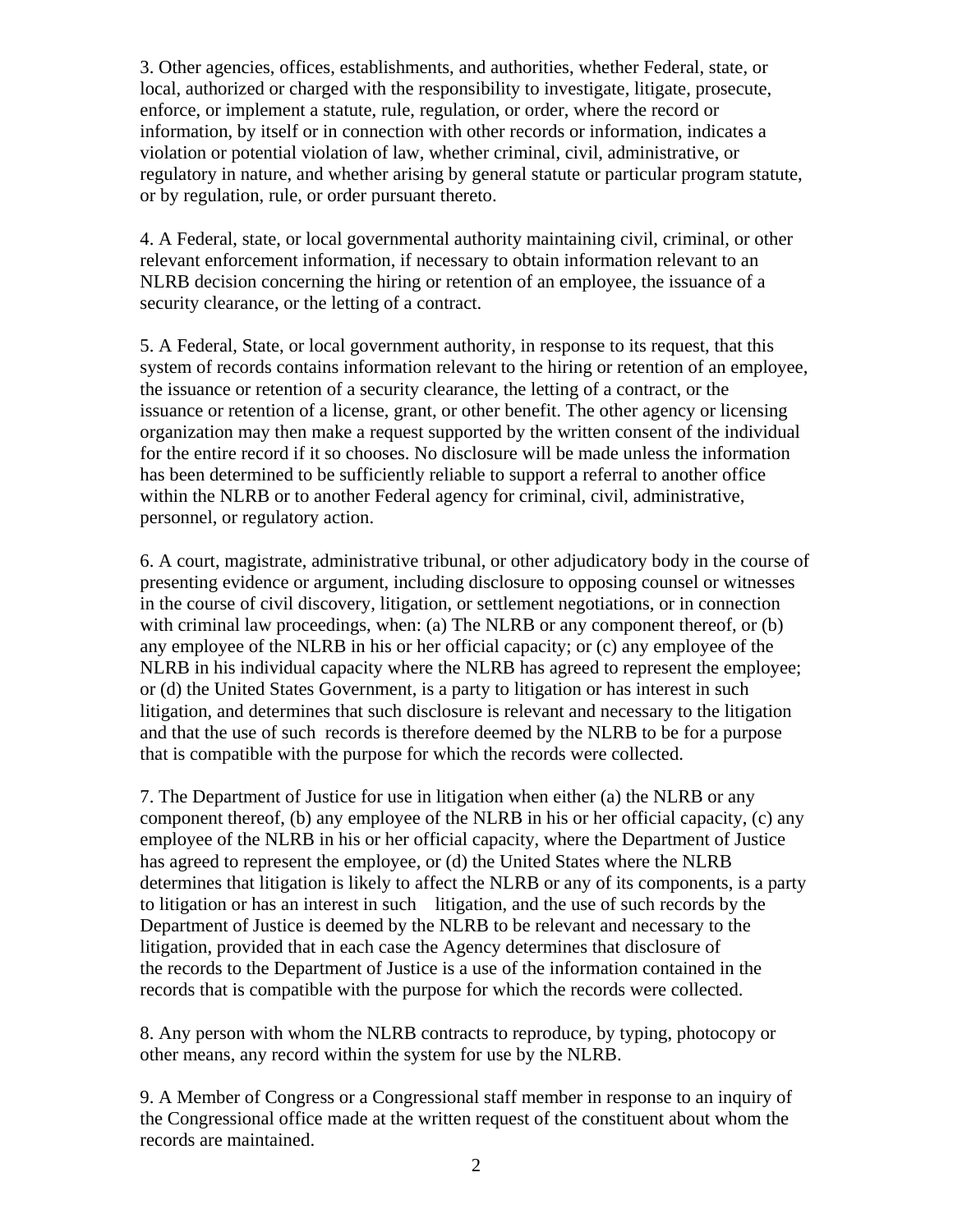Disclosures to consumer reporting agencies:

None.

Policies and practices for storing, retrieving, accessing, retaining, and disposing of records in the system:

Storage:

Records are maintained in file folders, on computer disks and diskettes, and on computer tapes.

Retrievability:

Records are retrievable by case number and/or individual name.

Safeguards:

Access to and use of records is limited to those persons whose official duties require such access. Records are kept in limited access areas during duty hours and in locked offices and file cabinets during off-duty hours. Computer records can be accessed only through use of confidential procedures and passwords.

Retention and disposal:

Files are disposed of according to applicable provisions of the General Records Schedules issued by the National Archives and Records Administration.

System manager(s) and address:

Executive Secretary, NLRB, 1099 14th Street, NW, Washington, DC 20570, for files maintained by the Executive Secretary's Office, Solicitor's Office, and Board Members' Offices.

 Associate General Counsel, Division of Operations Management, NLRB, 1099 14th Street, NW, Washington, DC 20570, for files maintained by the General Counsel's Office and the Division of Operations Management.

Notification procedure:

The Agency Disciplinary Case Files system of records is exempt from certain provisions of the Privacy Act pursuant to 5 U.S.C. 552a (k)(2); however, consideration will be given to individual requests for notification whether the system contains a record pertaining to the requesting individual, for access to records pertaining to such individual, or for amendment of a record pertaining to such individual. Requests should be made in writing addressed to the system manager(s) and should contain the individual's full name, occupation, address, and date of birth.